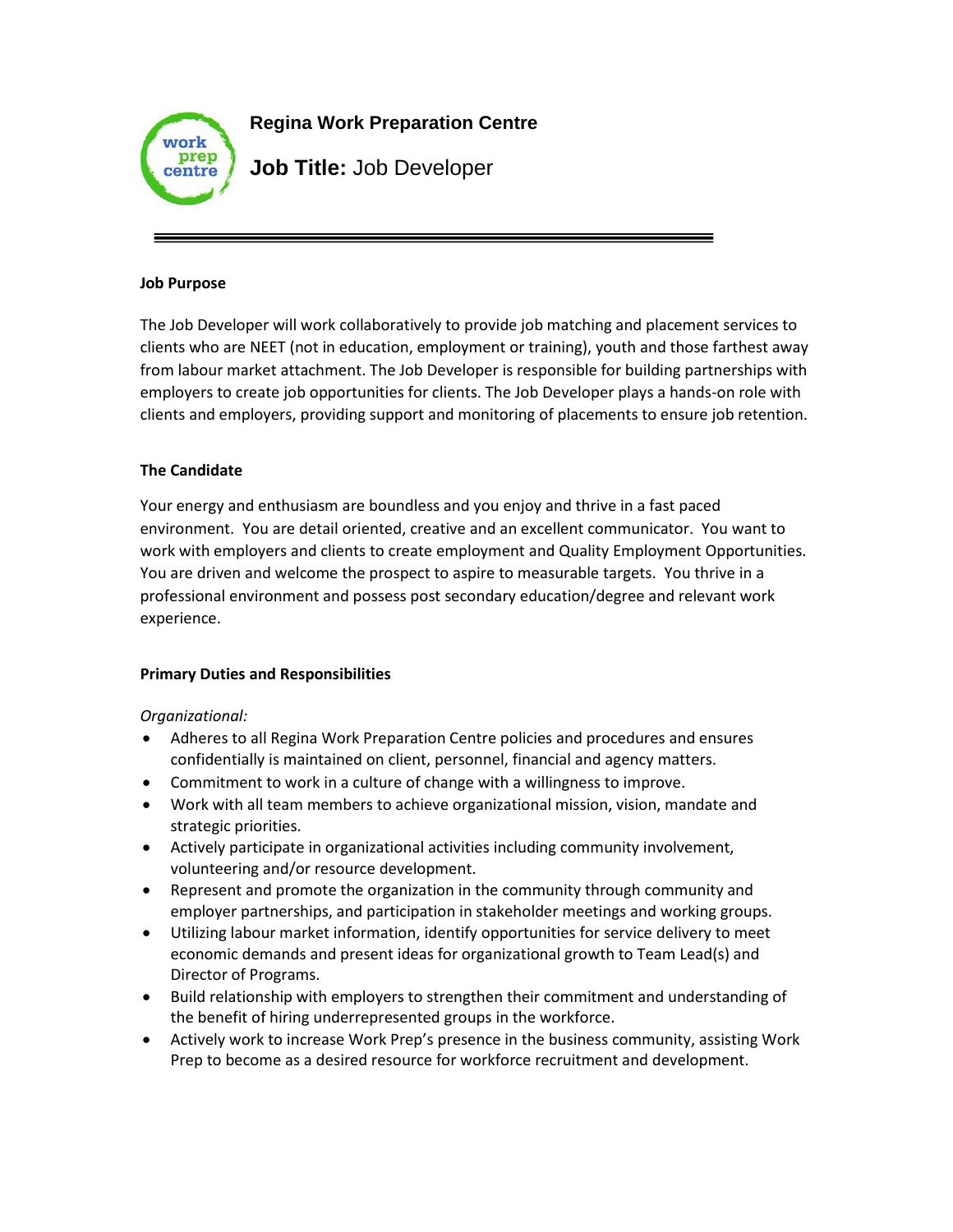## *Financial:*

- Understand and complete all financial documentation that support both participant and professional expenditures in a timely manner.
- Work collaboratively with Team Lead and Financial Coordinator to manage workplace contracts, invoicing and follow up.

## *Professional Development:*

- Work with Team Lead to identify, understand and monitor expectations, and strategies for successful outcomes.
- Actively participate in organizational professional development opportunities and evaluations.
- Stay current in organizational core modalities, practicing and integrating them into service delivery and team communication and support.

## *Labour Market Knowledge/Employer Partnerships:*

- Research and remain current in labour market and industry trends and standards, the unemployment rate; and understand the way they influence the economy and job market and the direct implication for clients on their journey to employment.
- Utilize labour market information to inform quarterly targets for relationship building and new partnership opportunities with businesses, and industry sectors.
- Utilize labour market information to inform future service delivery planning.
- Collaborate with Case Managers to support clients in vocational counselling by completing and sharing labour market research that is specific to client action plans, needs or questions.
- Partner and network with employers and industry sectors to gain labour market information that is specific to employer needs and challenges, including cold calls, networking, employer events, etc. Utilize information to inform service delivery, and assist Work Prep to better understand and speak corporate language.
- Build network of employers in each sector that connects with Work Prep for labour market knowledge, involvement in service delivery, client employment opportunities and is committed to promoting Work Prep in the business community.
- Regularly engage with labour market stakeholders and employer network; executing both formal and informal communication methods to maintain relationship and partnership to meet organizational and client needs.
- Collaborate with team members to identify, research and organize employment opportunities that focus on learning for clients.

#### *Collaborative Case Management*

- Work collaboratively with team members to support client action plan activities by:
	- $\circ$  Identify and work with team members to coordinate job matching that meet the individual client needs and skills, recognizing that the plan may change, and being flexible to the changing direction. This includes direct hires, work assessments and work placements.
	- o Cold call and follow up on client employment applications, utilizing the opportunity to build a relationship with new employers and support the client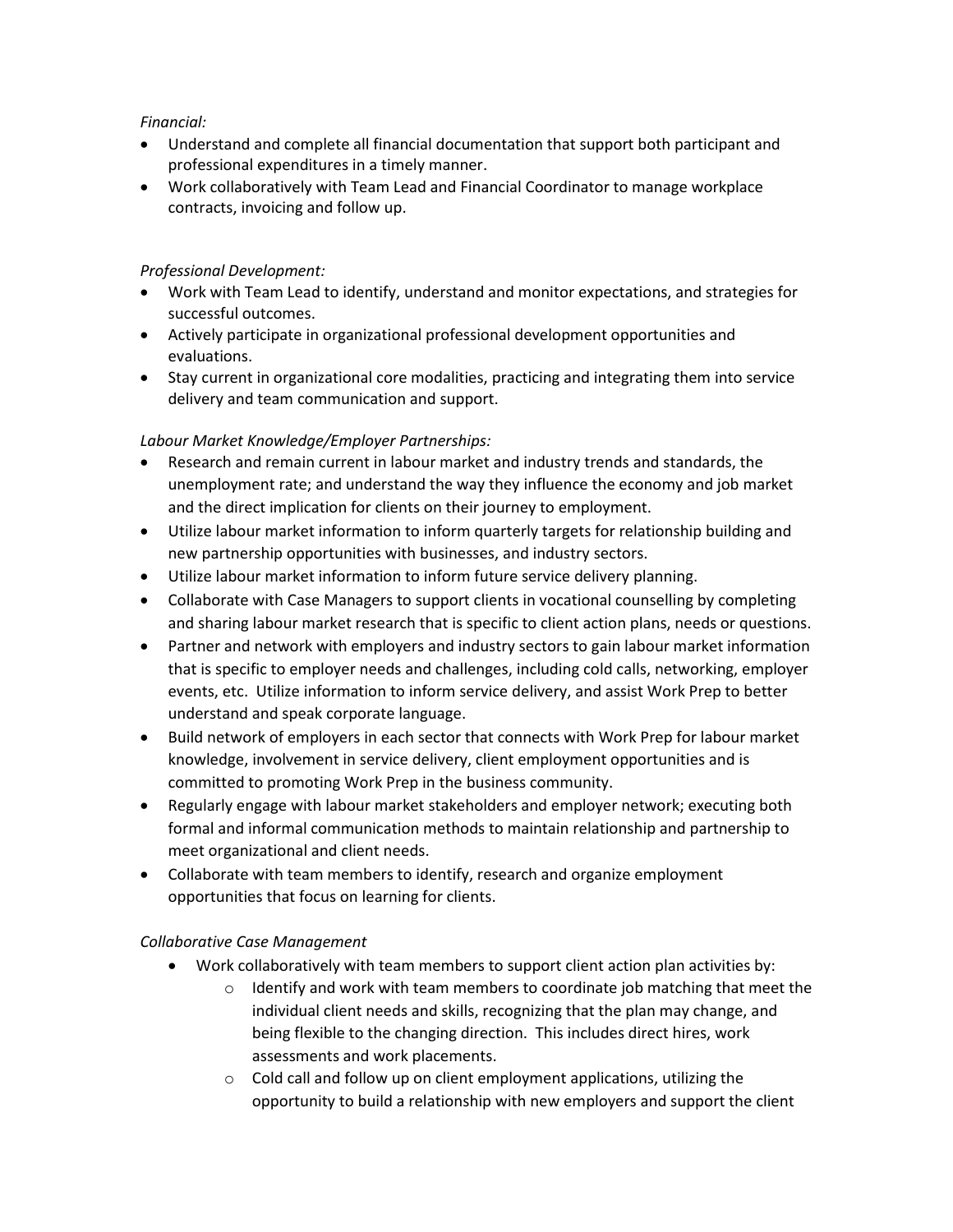application by providing supporting information obtained through team members.

- $\circ$  Complete job follow up with the employer and work with team members to resolve any employer identified issues.
- $\circ$  Research and understand the employer product/service and work with team members to understand clients strengths and skills and match them to employer looking for those strengths and skills.

# *Reporting and Evaluation:*

- Ensure the effective, efficient and confidential collection, processing and reporting of quality case files, reports and information requirements.
- Prepare for, and participate in regular activity monitors and evaluations with Team Lead and Director of Programs.
- Work with Director of Programs and Team Lead(s) to evaluate the provision of programs and services for the purpose of learning, growth and development of yourself, your team, the program and the organization.
- Understand and abide by organizational and governmental security regulations and protocols.

## **Areas of specialization/expertise**

 Each individual staff member will collaborate with Team Lead to identify areas of leadership, specialization and expertise within their own and others roles.

#### **Knowledge, skills and abilities**

- Knowledge of labour market trends, standards and available opportunities.
- Knowledge of employment and educational programs.
- Ability to develop supportive working relationships with clients, staff and employers from various cultural, economic and social backgrounds.
- Ability to plan, organize and research.
- Able to work effectively within a team environment.
- Strong oral and written communication skills.
- Digital Literacy Proficient in Microsoft Office Suite, Internet and E-mail, including remote access and use of technology through cell phone.
- Ability to develop marketing and learning content on a variety of social media platforms including: LinkedIn, Facebook, Websites, Instagram, Snapchat and Twitter.

#### **Education**

- Undergraduate degree in economics, business administration, social sciences or related field
- Reality Therapy Certified or a commitment to pursue Certification.
- Motivation Interviewing and Stages of Change Training or a commitment to pursue.